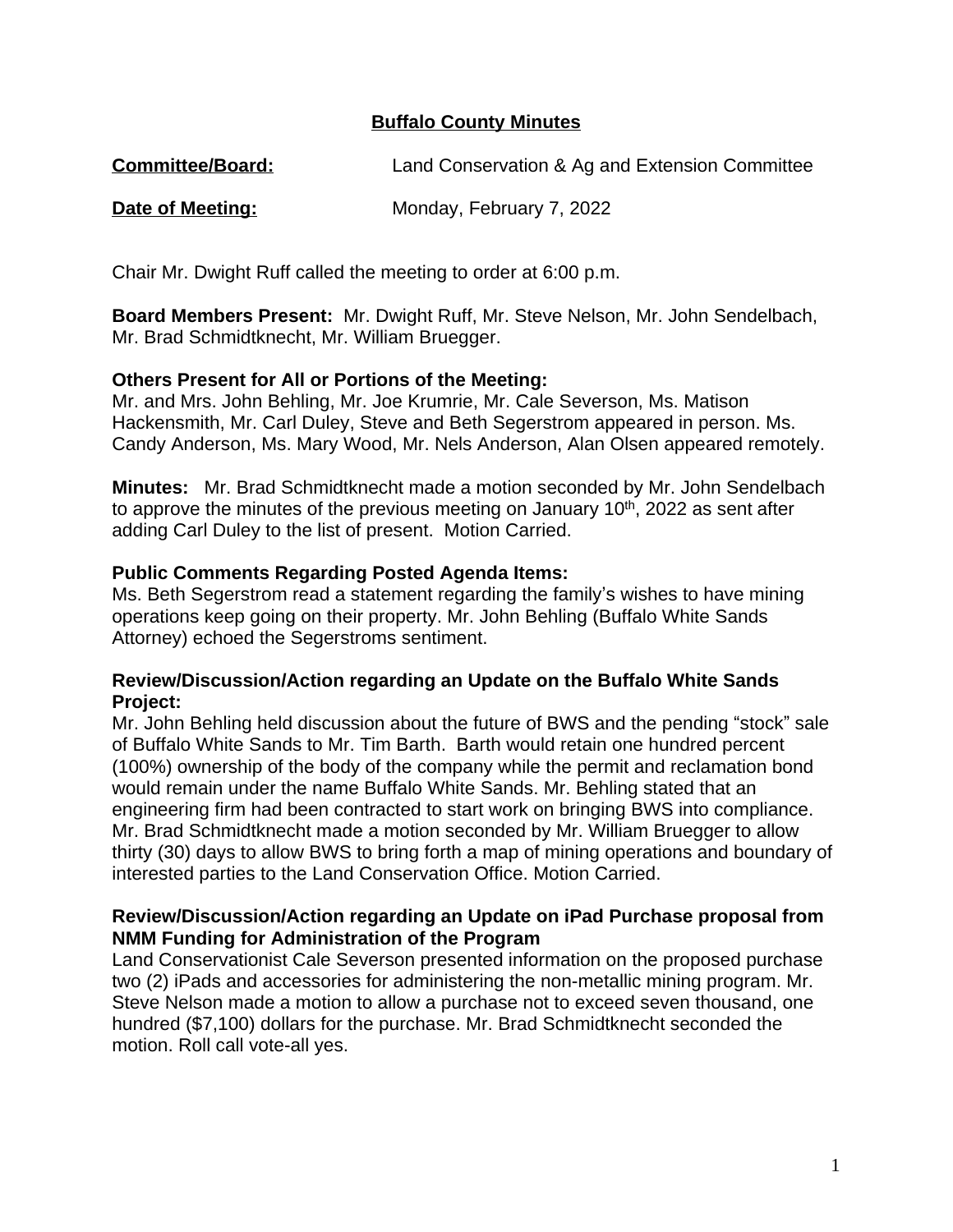# **Review/Discussion/Action ~ Tell Farms Promissory Note**

Mr. Cale Severson led discussion on the Tell farms promissory note and repayment of the approximately six thousand (~\$6,000) and the moneys owed to them for nutrient management cost share from the LCD. Committee agreed to get the situation cleared up and follow up with an email report.

## **Review/Discussion ~ PL-566 Structures and Future Funding Needs**

Mr. Cale Severson led discussion on how the LCD is losing the engineering assistance of NRCS to do inspections. The Wisconsin Department of Natural Resources requires professional inspections on low hazard dams every ten (10) years. This will incur costs almost every year in perpetuity getting professional engineering firms to inspect the county owned dams, as the county owns twelve (12) structures. Future conversations will be held.

## **Review/Discussion/Action ~ Land and Water Board Elections**

Mr. William Bruegger made a motion to vote for Rebecca Clarke, Russell Rindsig, and Robert Thome. Mr. Brad Schmidtknecht seconded, motion carried.

## **Land Conservationist Report:**

WEXA organization.

Mr. Cale Severson discussed having Matison Hackensmith on board as the new Resource Management Specialist. He also discussed participating in a lot of training sessions with staff of the LCD, getting the office organized, looking for efficiencies. He is looking forward to DATCP coming for an intensive training session.

**Review/Discussion/Action ~ Extension Summer Ag Intern** Mr. Duley described a brief history of summer interns and research projects. Mr. Bruegger motioned to approve hiring of a 2022 summer intern; second by Mr. Sendelbach. Motion carried.

**Review/Discussion ~ Wisconsin Extension Association (WEXA) Meeting Update** Mr. Ruff and Mr. Nelson attended the meeting and both shared that overall, they were dissatisfied. Much of the meeting time was taken by the Dean talking about financial issues and the Ag program restructuring model, which would provide specialists covering 3-5 county areas. Specialists will not travel within the counties. They reported that time was not allowed for asking questions, as they had understood to be part of the agenda. They are going to look into whether or not to pay dues and be part of the

**Educator Reports** Ms. Campbell Wood reported briefly on the Veterans and Justice Systems special project, which she leads. Trainings were given in January to the Buffalo County Law Enforcement staff and the Buffalo-Pepin Criminal Justice Collaborating Council membership. Initial evaluation responses are that the training is "very valuable." She is continuing to see an increase in families who are divorcing and has held three sets of A Better Beginning court-ordered course since the January meeting. She is finalizing development of the Parenting Inside Out-Literacy Link curriculum in her state role on the Literacy Link team. This curriculum will be piloted in the spring. Mr. Ruff asked if there has been any progress in the Buffalo County Jail